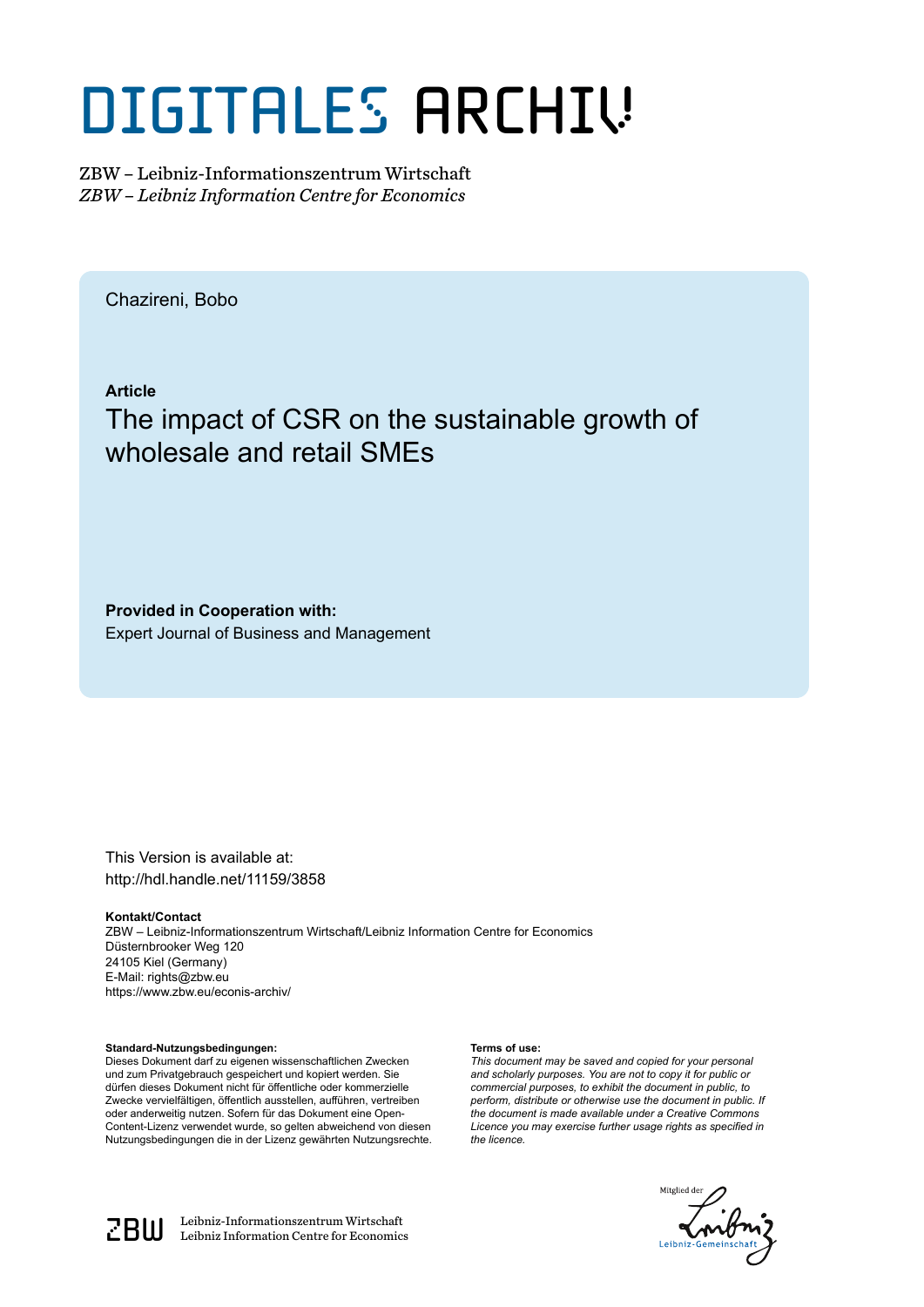

# The Impact of CSR on the Sustainable Growth of Wholesale and Retail SMEs: The Case of eThekwini Municipal Region

# Bobo CHAZIRENI<sup>1\*</sup> and Abdulla KADER<sup>2</sup>

<sup>1</sup>Australia Awards-Africa, South Africa <sup>2</sup>MANCOSA Graduate School of Business, South Africa

*Corporate Social Responsibility (CSR) for businesses has been mainly associated with large corporations, Small and Medium Enterprises (SMEs) were insignificant as they regarded CSR a costly unsustainable business initiative. This scenario undermines the importance and critical role that SMEs play in the economy. Therefore, the study aimed at exploring the impact of CSR on the sustainable growth of Wholesale and Retail SMEs in the eThekwini Municipal region. Results were attained through assessing attitude levels of SMEs towards CSR; investigating the practice of CSR by SMEs; exploring barriers undermining the practice of CSR and exploring SME owners' values key to the sustainable growth of their businesses. Stakeholder Theoretical framework guided the study; the philosophical paradigm that guided the research was post-positivist, which subsequently recommends a mixed-method approach, i.e. qualitative and quantitative. Data was obtained using self-administered questionnaires and semi-structured interviews. It emerged that majority of the respondents had a negative attitude towards CSR. CSR stakeholders were not valued the same as required by Stakeholder Theory. SMEs believe CSR is meant for large corporations regarding it as a costly extra-curricular from their core business. As new knowledge, a model based on the Stakeholder Theory titled, "Corporate Social Responsibility: A simplified practical approach" was proposed meant to assist wholesale and retail SMEs to positively embrace CSR in their businesses. The study recommended that local authorities must be proactive in supporting SMEs to practise CSR through revisiting the phrase Corporate Social Responsibility as it is psychologically intimidating to SMEs, hence resistance to the practice of CSR.*

*Keywords: Corporate Social Responsibility, Small and Medium Enterprises, Sustainable Growth*

*JEL Classification: M14*

\* Corresponding Author:

Article History:

1

Cite Reference:

Bobo Chazireni, Australia Awards-Africa, South Africa

Received 7 August 2019 | Accepted 8 October 2019 | Available Online 3 November 2019

Chazireni, B. and Kader, A., 2019. The Impact of CSR on the Sustainable Growth of Wholesale and Retail SMEs: The Case of eThekwini Municipal Region. *Expert Journal of Business and Management,* 7(2), pp.221-229.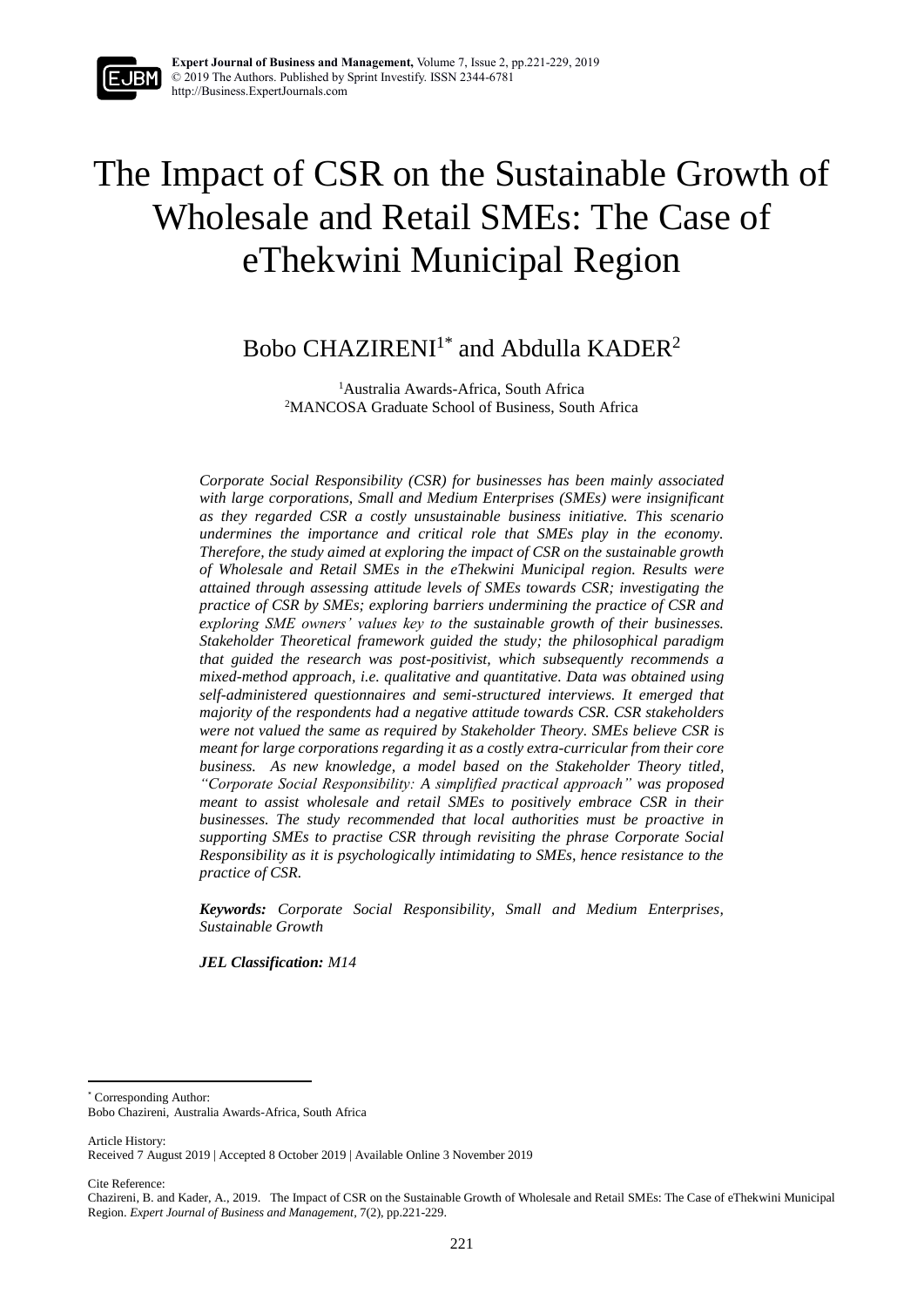#### **1. Introduction**

Although (CSR) has customarily been linked with large corporations, SME business sector has proved to be a substantial sector in the South African economy. Kechiche (2012) postulated that "SMEs are not merely small versions of big businesses as they contribute meaningfully to the economic growth of a country". SMEs growth is an indicator of a revived economy and therefore, cannot be undermined. As a consequence of such positive views, there is an emerging fast-growing body of academic work focused on commitment to CSR in the sector (Fay 2012).

While some studies have acknowledged access to finance as a critical success factor, similar studies carried out around the world also highlighted the role of CSR in the sustainable growth of SMEs (Gartner and Brush 2014). However, there is little evidence of any studies undertaken in this regard in the eThekwini Municipal region in South Africa. Delchet-Cochet (2012) alluded that "While articles have been calling for research on CSR in SMEs, the work to date has been limited, and there is a considerable amount of research needed."

It is imperative to pre-empt the motive and drive behind the investigation of CSR on the sustainable growth of wholesale and retail SMEs in the eThekwini Municipal region. South Africa experiences abundant socio-economic challenges, and the challenges are, however, to a large extent linked to high levels of unemployment. Hall (2009) pointed out that the official unemployment rate is approximately 25 per cent; however, if one were to include those between the ages of 16 to 60 and discouraged work seekers, then the unemployment rate is approximately 36 per cent. Olawale and Garwe (2010) revealed that growth failure rate of SMEs in South Africa is around 75 per cent, one of the highest in the world which conveniently contribute to vast unemployment in the country.

Despite their vital contribution to economic growth, SMEs in the eThekwini Municipal region still face numerous challenges that inhibit growth. This weak growth rate has been predominantly contributed by SMEs failing to embrace growth strategies such as CSR. Most of SME lament cost linked to adoption, implementation and practise of CSR. However, apart from SME funding and access to finance (which is a major reason for high failure rate), the Global Entrepreneurship Monitor (GEM) Reports of 2001-2010 explained that South African SMEs suffer from poor marketing, expertise and management skills which is a result of lack of adequate training and education.

Nevertheless, according to the Stakeholder Theory, by involving all CSR Stakeholders in the business activities, retail SMEs improve their relationship with customers, work in an accommodative business environment, engage motivated workforce, willing community and increased brand loyalty which results in potential growth of the business (Freeman 2010; Urban and Naidoo 2012). Therefore, the motive and drive of the study were to establish clearly whether wholesale and retail SMEs in eThekwini municipal region practice CSR and recommend ways that can improve their perception towards CSR.

## **2. Literature Review**

Nejati and Amran (2009) contend that CSR is a business management concept that originated in the early 1930s after the Wall Street crash of 1929 exposed CSR in large organisations. However, in the South African context, the most acknowledged definition was made available in the King Report of 2009 which defines CSR as a well-managed organisation that is aware of and responds to social issues, placing a high priority on ethical standards (Mutti 2012; Pless, Maak and Stahl 2012; Tennyson, Serafin and Venables 2013).

After considering various literature arguments surrounding CSR, can wholesale and retail SMEs in eThekwini Municipal region afford to be socially responsible given challenges such as inadequate funding conditions, poverty, and other growth economic barriers in the country (Schaefer, Pardo and Roloff 2014; Petrenko 2014; Noronha 2013).

Zaharia (2013) do not agree with the statement above but instead subscribe to the notion that though SMEs are at different levels of growth and development, they can practise CSR in their capacity and ability. It is from this background that a challenge exists on whether an attempt to hold SMEs accountable for CSR and social programs as it is now reasonable.

## **2.1.CSR and Sustainable Growth of SMEs**

Todd (2014) posit that a sustainable growth rate (SGR) is the maximum growth rate that a company can sustain without having to increase financial leverage. In essence, to find a company's sustainable growth rate is to answer the question: how much can this company grow before it must borrow money? (Snyman 2014).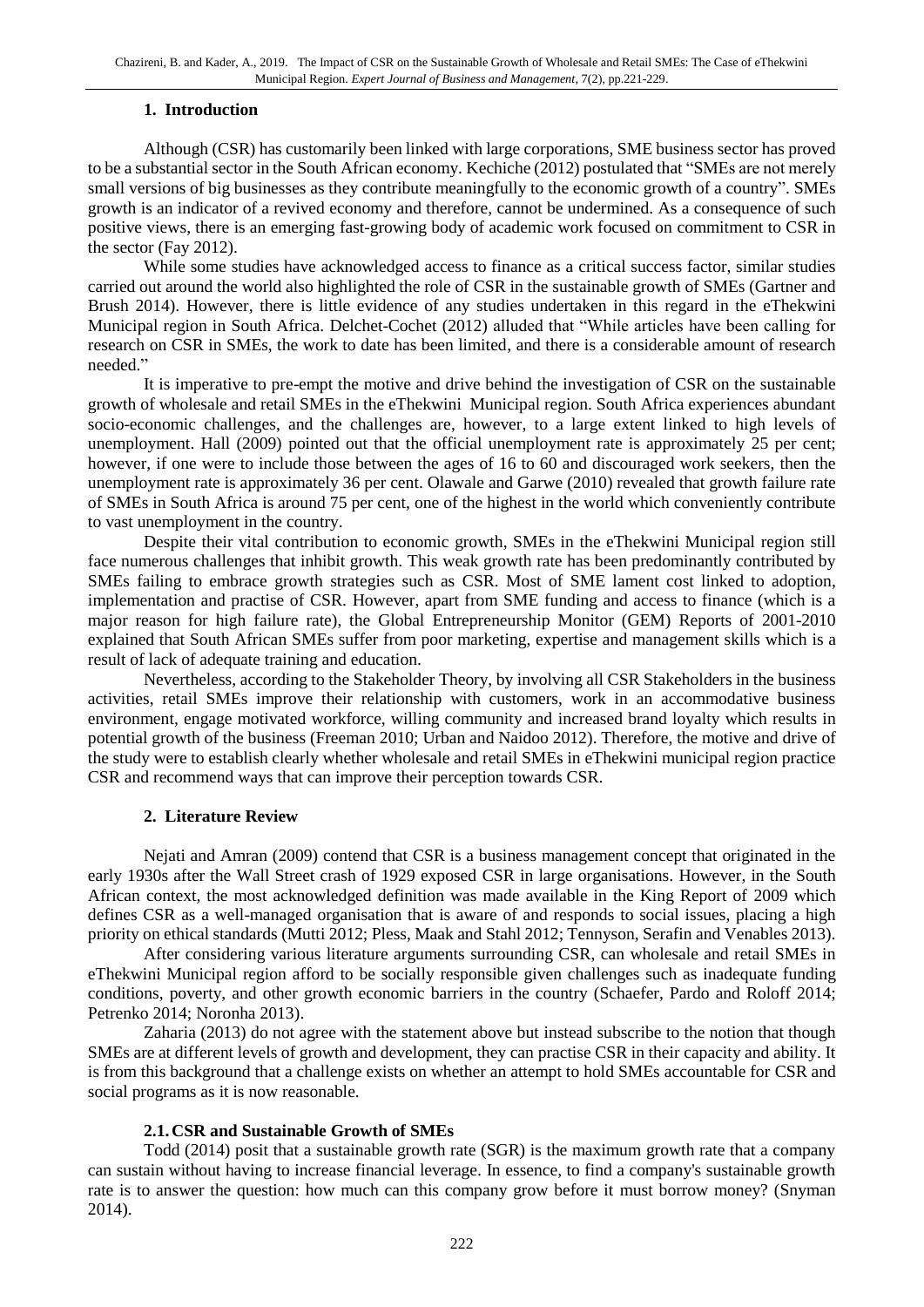Shitta-Bey (2014) agreeing through Adebiyi (2014), most SME businesses are founded as home-based (Spaza shops in Soweto, Umlazi) with strong community ties and loyal customers. Also noting Ibidunni (2013) through Akeem (2014) contended that CSR is all about making socially sensitive investments; developing relationships with interested stakeholders such as employees and their families, community, customers; and involvement in activities that promote environmental conservation and sustainability.

In contrast to large organisations, eThekwini Municipal region wholesale and retail SMEs perform poorly regarding CSR and business ethics. Their CSR participation is strongly associated with customers, with few initiatives aimed at their employees, local community and the environment.

There are inconsistencies in the results presented by different researchers on the same subject. However, the survival of SMEs is of vital importance in the eThekwini Municipal region if their contribution to the economy is taken seriously. Furthermore, in the region, wholesale and retail SMEs often viewed CSR as an unnecessary burden due to limited resources. Difficulties in attaining access to finance, a lack of time and expertise and the associated additional administrative burdens create a barrier to launching any programs that do not contribute directly to their core functions (Ladzani and Seeletse 2012).

#### **2.2.Perception of Wholesale and Retail SMEs towards CSR**

Notably, Idemudia (2014) argued that efforts of wholesale and retail SMEs that started with CSR projects did not receive recognition and market rewards. The Codes of Good Practice of black economic empowerment further exclude SMEs from receiving any rewards for participating in CSR activities. The whole effort by SMEs to initiate and participate effectively in CSR activities has gone unnoticed, which has flushed the steam and spirit of CSR out of the SMEs resulting in a negative attitude.

Ramasobana (2014) considered the persistent challenges faced by SMEs in adopting CSR and concluded that CSR that leads to competitiveness and growth require a supportive social and political climate. Challenges such as unstable economy; lack of credit facilities; crime; xenophobia resulting in lack of belonging, lack of managerial skills; competition (locally and globally) lead wholesale and retail SMEs in eThekwini Municipal region to develop a negative attitude towards CSR and focus more on hand-to-mouth functions to keep the business afloat (Fatoki 2014).

However, both qualitative and quantitative research methodology results are not conclusive on whether SMEs practise CSR. EThekwini Municipal region wholesale and retail SMEs do not have an established model for practising CSR, nor do they have a method to deal with internal Stakeholders about CSR. Therefore, there is a need for a mixed research method that brings together these views into a clear model that can be used by wholesale and retail SMEs to implement and practise CSR.

#### **2.3.The SME Owner's Values Key to the Sustainable Growth of the Business**

Several researchers concluded that socially responsible activities and owner's values collide in that CSR activities are perceived as costs that result in a competitive disadvantage. Simultaneously the smaller size of SMEs provides little space to hide mistakes and therefore, the moral proximity with the community and customers is more valued, and this shape the CSR behaviour of SMEs.

However, researchers failed to establish whether there is a significant link between values and CSR. Researchers reflect different standpoints on the same topic. It is these different viewpoints from different researchers that created a gap basing on the idea that according to Stakeholder Theory, values shown in the light of a business treating all its Stakeholders equally (Asah, Fatoki and Rungani 2015). Therefore, values play an essential role in how the owner values his or her business CSR strategy.

#### **2.4.The Extent to which SMEs Practise CSR**

Literature has shown that CSR is fundamentally about personal attitude and that there should be training in responsible entrepreneurship via local chambers of commerce to foster this awareness. Therefore, negative attitudes result in the owner of an SME being passive to CSR issues. Most SMEs, as presented by literature, need to adopt a positive attitude towards CSR to give congruence to economic and social profit that would help businesses embed CSR in their operations. A positive attitude can see the inclusion of CSR as a component of syllabuses in schools to educate future Entrepreneurs. However, there exists a significant commonality in the SME vs CSR relationships across researchers which shows that CSR is not a common practice to SMEs and that SMEs are hesitant to engage in CSR because of the need for survival and global challenges that come with an SME business.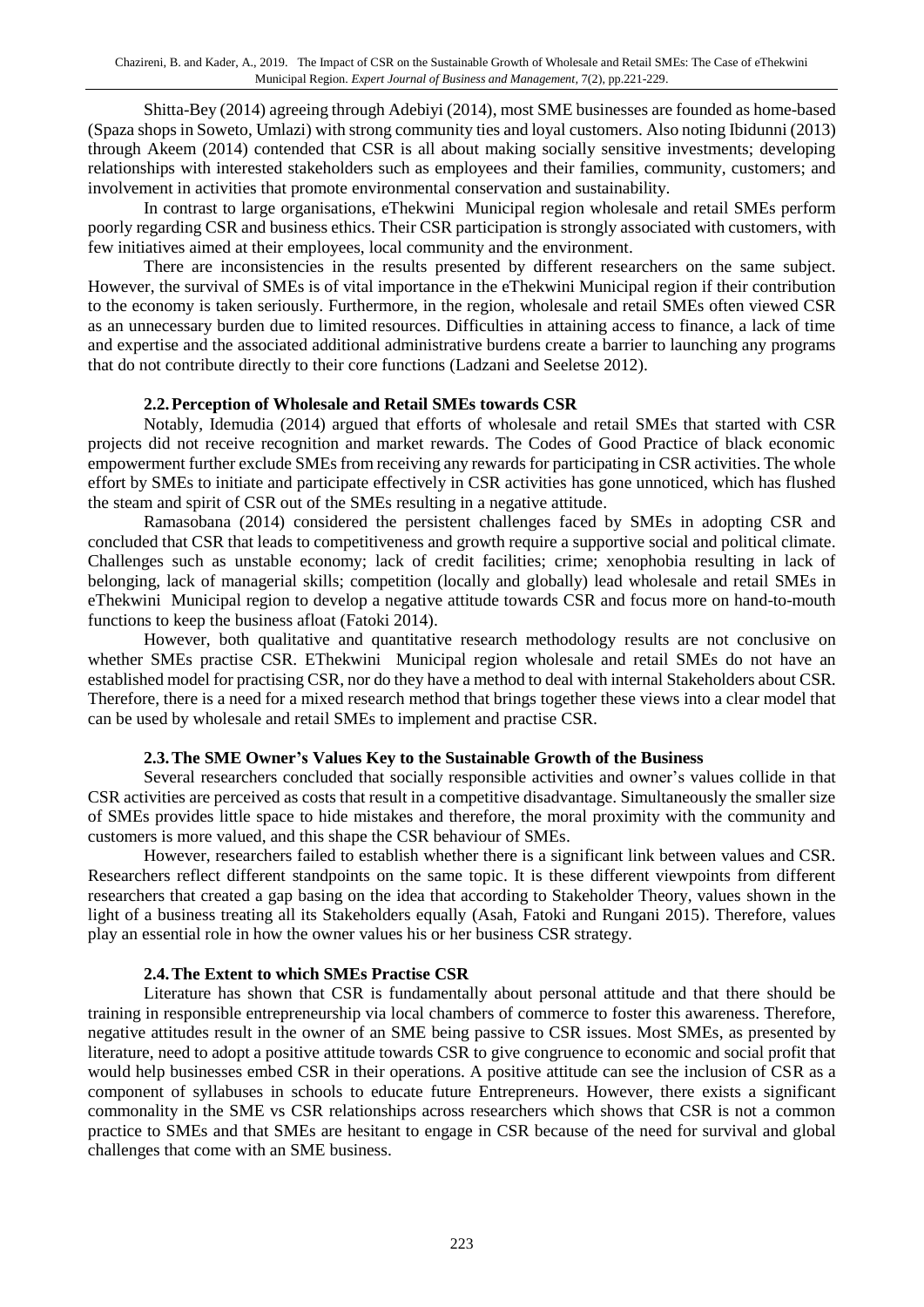#### **3. Research Premises**

The research raised the following assumptions to drive conclusions for the study:

• Premise One: Wholesale and Retail SMEs in EThekwini Municipal region have a positive perception towards CSR

• Premise Two: Wholesale and Retail SMEs business owners' ethical values do not influence the business practising CSR

#### **4. Methodology**

It is against the gaps in the literature caused by different research methods that this study is anchored by Stakeholder theory, which directly feeds into the Research Paradigms, i.e. **Interpretivist** (aligned to a qualitative perspective): promotes self-reflection of Stakeholders and considers that there are multiple realities since all knowledge is relative to the knower. Interpretivist aims to work alongside others as they make sense of, draw meaning from and create their **realities** to understand their viewpoint. While **Positivist** is aligned to a quantitative perspective. Considering stakeholders, the positivist position presumes the social world exists objectively and externally, and that knowledge is valid only if it is based on observations and consideration of this external reality. The two paradigms build-up to a **post-positivist perspective** which is aligned to a Mixed Approach, which generates complementary results to this study (Moriarty 2014).

Therefore, the philosophical paradigm that guided the research was post-positivist, which subsequently recommends a mixed-method approach (qualitative and quantitative). The problem under study required the participants' experiences (qualitative) and their quantitative opinions, which justifies a mixedmethod approach. Qualitative research can be defined as any research that produces findings not arrived at by employing statistical procedures or other means of quantification (Creswell 2012). Quantitative research aims to test the predictive and cause-effect hypotheses about social reality, and it encompasses surveys which are often used for descriptive and explanatory resolutions (Bechhofer and Paterson 2012).

As mentioned above, the research was descriptive, which also reinforced the selection of a Case Study research design as a framework for collecting data to answer the research questions. As well, since wholesale and retail SMEs in eThekwini Municipal region is made up of different Stakeholders which is in line with the Stakeholder theory a case study allowed the researcher to use multiple methods (interviews for qualitative, questionnaires for quantitative) to collect data.

## **4.1.Study Population and Sample**

EThekwini business community is made up of membership list of three Pietermaritzburg Chamber of Business (PCB), Durban Chamber of Commerce (DCCI) and the Zululand Chamber of Business (ZCB). According to the 2013 membership lists, the three Chambers understudy had a collective membership of 4 474 organisations of all sizes. According to the definition of an SME in this study (i.e. businesses with no fewer than 20 and no more than 200 employees), members on the list who did not meet that standard definition of SMEs did not constitute the target population and were discarded from the list. This preliminary screening process resulted in a sampling frame of 1 092 SMEs consisting of 701 DCCI members, 300 PCB members and 91 ZCB members. Given that the study focused on SME businesses located in the central business district (CBD) Durban. With the use of the actual physical addresses of the SME businesses on the membership list, the target population was 400 active SMEs businesses.

Through research, it is not necessary to use a sample size larger than 500 units of analysis, no matter what the size of the population. For this study, the target population of 400 wholesale and retail SMEs was consistently chosen as a sample.

*Therefore, Sample size = Target population = 400 wholesale and retail SMEs* 

The 400 wholesale and retail SMEs will be made up of *390 SMEs for survey questionnaires (Quantitative)* and *10 SMEs for in-depth interviews (Qualitative)*.

#### **5. Analysis and Results**

The results from this study were addressed under four critical themes: Perception of SMEs towards CSR; Adoption and implementation of CSR by SMEs; Barriers against the practice of CSR by SMEs and Owners' values key to the success of SME business. The themes were extracted from respondents' feedback to the research questions raised interviews and data collection tools.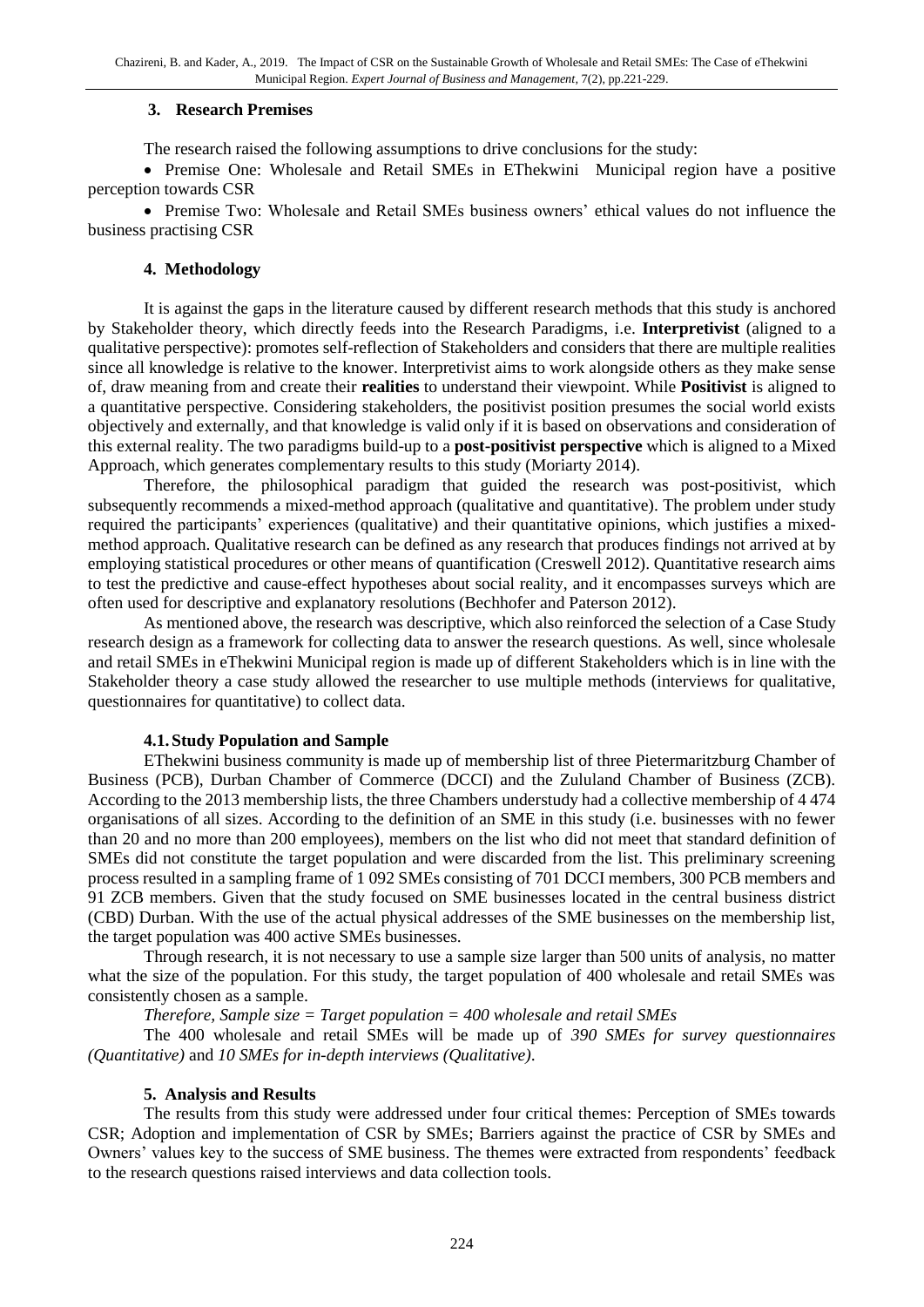#### **5.1.Perception of SMEs towards CSR**

Wholesale and Retail SMEs are not supportive of the Stakeholder Theory, which states that all Stakeholders must be treated equally. SME owners hold the idea that they pay salaries; therefore, taking care of employee welfare is never part of their CSR. Regarding community, wholesale and retail SMEs in eThekwini Municipal region understand what CSR entails and more so seem to support the idea of practising responsible business literally. However, wholesale and retail SMEs in the eThekwini Municipal region regrettably distanced themselves from extra-curricular responsibilities, apart from their core business. Concerning the environment, SMEs are aware of the need to take part in protecting and preserving the environment as part of their CSR. However, most of their views point to large corporates as the primary culprits. Once they pay tax, SMEs expect the government to take care of the environment.

Wholesale and retail SMEs presume that government, local authorities and large corporations are solely responsible for caring and rehabilitating the environment. SMEs have a strong belief that since they obey all government laws by paying tax, annual licencing fees, healthy certification and rates to the Municipal region, they expect those funds to be used to maintain the environment. A substantial environmental burden is set on the shoulders of large corporations whom retail and wholesale SMEs believe the impact of their operations harm, exploit and weigh heavily on the environment and hence must face the financial care and payback to the environment. Also, society has little or no expectation of wholesale and retail SMEs taking care of the environment. Therefore, there is pressure to practise environmentally-oriented CSR.

Furthermore, concerning environment-oriented CSR, the wholesale and retail SME owners do not act socially responsible with the assumption that government, Municipal region and the large companies especially in manufacturing who emit gas into the environment should take care of the environment. With respect to the community, most wholesale and retail SMEs in eThekwini Municipal region indicated that they had nothing to do with the community, or rather, they were not prepared to participate in any form in the community as they obey all the relevant laws and pay taxes, which can, in turn, be used to support the needs of communities. Nonetheless, this is against the philosophical approach of the Stakeholder Theory which promotes total consideration of all Stakeholders by the business.

#### **5.2.Adoption and Implementation of CSR by SMEs**

Wholesale and retail SMEs in the eThekwini Municipal region are not behaving in a socially responsible manner towards their employees. They are attending to part of employee CSR, but the negativity on most employee-oriented CSR activities outweigh what they are practising. Unlike large corporations, wholesale and retail SMEs are owned privately and therefore experience less pressure from labour regulatory institutes and less risk to brand image or reputation when flouting labour laws and employee well-being. Very few of these private owners take a firm stance in upholding the needs of employees since their major issue will be to make a profit in all circumstances, despite unfashionable labour exploitative methods. Private owners apply a partial approach to employee-oriented CSR where they target revenue generation activities. Any other employee-oriented CSR activity that comes with a cost to their pockets is considered less relevant. The idea with wholesale and retail SMEs is that since they operate in a cash business environment, the strategy is that the lower the use of money in non-revenue generation activities, the higher the revenue for transactions. Hence, 95 per cent of their employees is on short contracts to avoid such cost-intensive employee-oriented activities. If every wholesale and retail SME in eThekwini in South Africa considered employees as number one Stakeholders, then the economy will be filled with a skilled, motivated labour force

Though it is a common belief that community loyalty to a business plays a significant role in the sustainable growth of the SME businesses and that in most cases it is community support that props up the business, wholesale and retail SME owners focus on profit-making activities, neglecting non-revenue generating social responsibility like Stakeholder-related activities. Findings revealed that most of the wholesale and retail owners indicated that community-oriented CSR responsibilities did not apply to their respective organisations given that their business relies not only on the community they operate in but collectively on the public. Concerning wholesale businesses, owners believe that 90 per cent of their business transactions is with fellow businesses, and 10 per cent is towards the public. The results also (surprisingly) reveal that there are wholesale and retail SMEs in eThekwini who do not believe that there is a good reason to join hands in fighting crime. The main reason could be that they have never experienced any crime-related cost or drawback. Therefore, it makes no meaning to support a cause that seems not to influence them.

Wholesale and retail SME owners that held higher qualifications knew about global warming and sustainable development and were of the view that business operates in an environment and that the environment, if not preserved, will affect sustainable growth of the business. However, there is a concern based on SMEs viewing themselves as relatively too small to negatively affect the environment hence no need to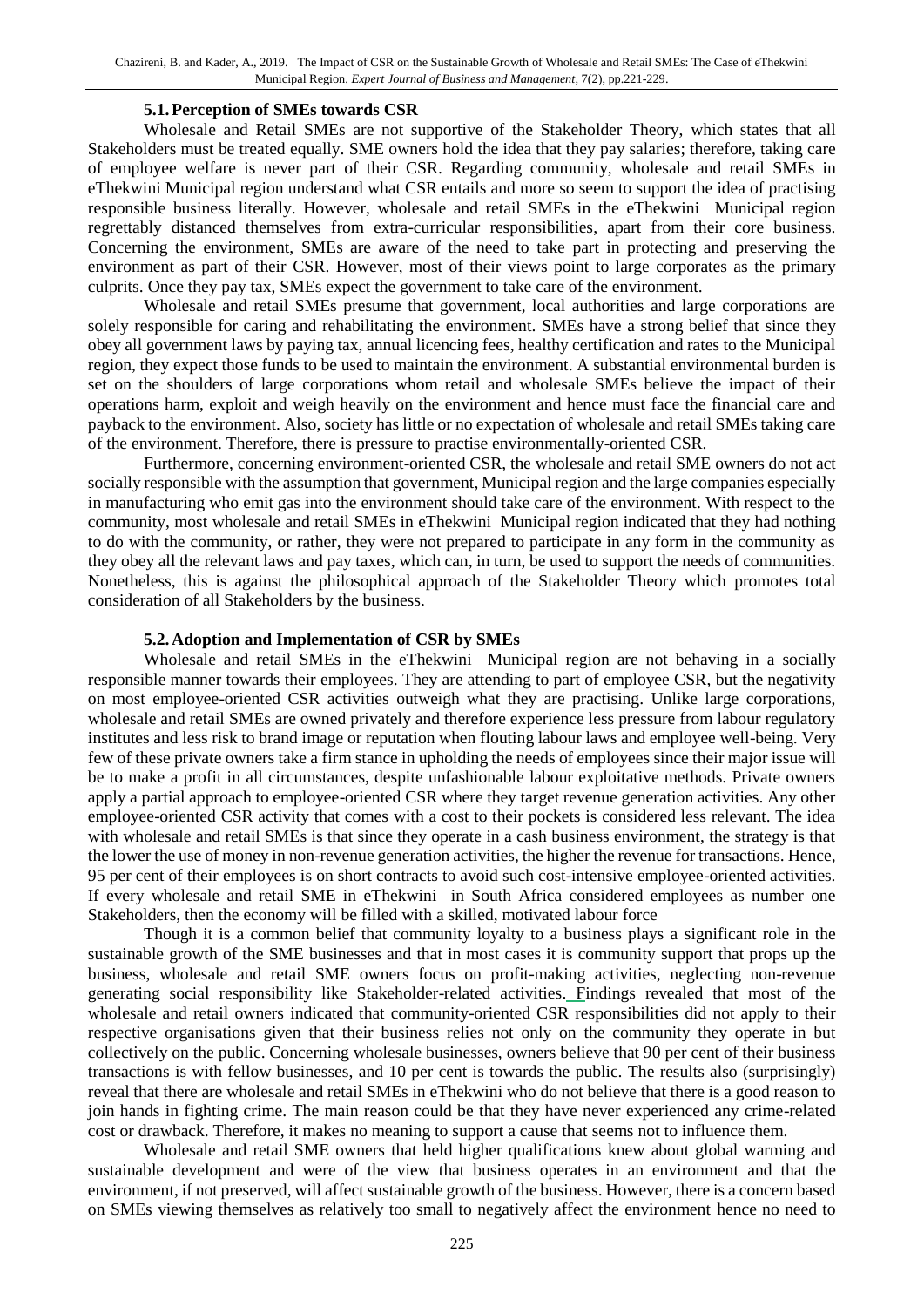invest in Environmental CSR. There is a considerable challenge in the SME business sector that stretches to lack of education in the country where majority of wholesale and retail SME business owners in eThekwini Municipal region possess matric level certificates, professional certificates in some field which may not be even close to running a business, diplomas and a few possess degrees. This condition consistently brings a different level of perception towards such business strategies as CSR.

An encouraging development was noted on SMEs' commitment to uphold Black Economic Empowerment (BEE), Affirmative Action (AA), and Employment Equity (EE). Majority of SME owners confirmed their commitment. However, according to the revised BEE codes which became law in 2007, businesses with a turnover of less than R5 million a year are exempted from having to draw up a BEE scorecard. Given the above, there was a negative difference between SME owners on the willingness to implement changes in line with BEE, AA and EE. Subsequently, about that sudden development, one would find out that most SMEs undoubtedly decreased since the turnover is now pegged at R5 million per year and most wholesale and retail SMEs in eThekwini Municipal region is way less than that value. Given that majority of these SMEs fell away from the BEE criteria, their prospects of engaging in CSR naturally diminished because of them failing to get BEE certified status which comes with some business leverages in South Africa.

#### **5.3.Barriers against the Practice of CSR by SMEs**

In order of importance, the most common and frequent barriers hindering wholesale and retail SMEs from further and consistently engaging in CSR are huge costs incurred by the company; lack of time, lack of human resources; and a lack of interest. Wholesale and retail SMEs in eThekwini Municipal region, besides the barriers they come across in practising CSR, see no benefits in engaging in CSR activities. Due to barriers, these SME businesses choose not to consider any of the Stakeholders as spelt out by the Stakeholder theory and stick to the core business.

Wholesale and retail SMEs in eThekwini Municipal region are deterred from practising CSR due to the costsincurred in meeting the requirements and expenses of CSR. Therefore, most of these SMEs businesses expect finance-based assistance to further engage in CSR. Some of the wholesale and retail SMEs are not interested in assistance in the form of advice or guidance on CSR as they always perceive a costly outcome. That is the reason why most SMEs generally fail in effectively practising and implementing CSR as a sustainable growth strategy since the 'know-how' is non-critical to them.

## **5.4.Owners' Values Key to the Success of SME Businesses**

Considering Stakeholder Theory, morals play an essential role in the applicability of the philosophical principles. Most wholesale and retail SME managers in the eThekwini Municipal region see their businesses driven by morals. However, the SME managers indicate that laws that set right or wrong had a strong influence on how they manage their empires. In this regard, most wholesale and retail SME owners were not clear whether their values influenced the way they run their companies. By not considering morals as a significant driving force behind their businesses, wholesale and retail SMEs showed that they did not equally consider all Stakeholders in CSR.

SME owners of wholesale and retail SMEs in eThekwini Municipal region believe that there is slim or no chance of investment opportunities coming their way even if their values as owners are highly maintained. The concern was based on the reason that, because of the nature of their industry which naturally operates in a volatile market with unpredictable clientele tastes, profit margins and competition levels, investors fear that their efforts may go down the drain. Therefore, it never mattered whether to uphold personal values or not because of the wholesale and retail SMEs; it brought no revenue other than just principled staff. In simpler terms, Stakeholder Theory does not apply to their businesses since the values enshrined in responsible business do not bring any investment to their businesses.

## **6. Discussion and Conclusion**

Conclusions and recommendation were aligned to the themes which are a result of the feedback from the participants: Perception of SMEs towards CSR; Adoption and implementation of CSR by SMEs; Barriers against the practice of CSR by SMEs and Owners' values key to the success of SME business. Premise one (Wholesale and Retail SMEs in EThekwini Municipal region have a positive perception towards CSR) under the section below: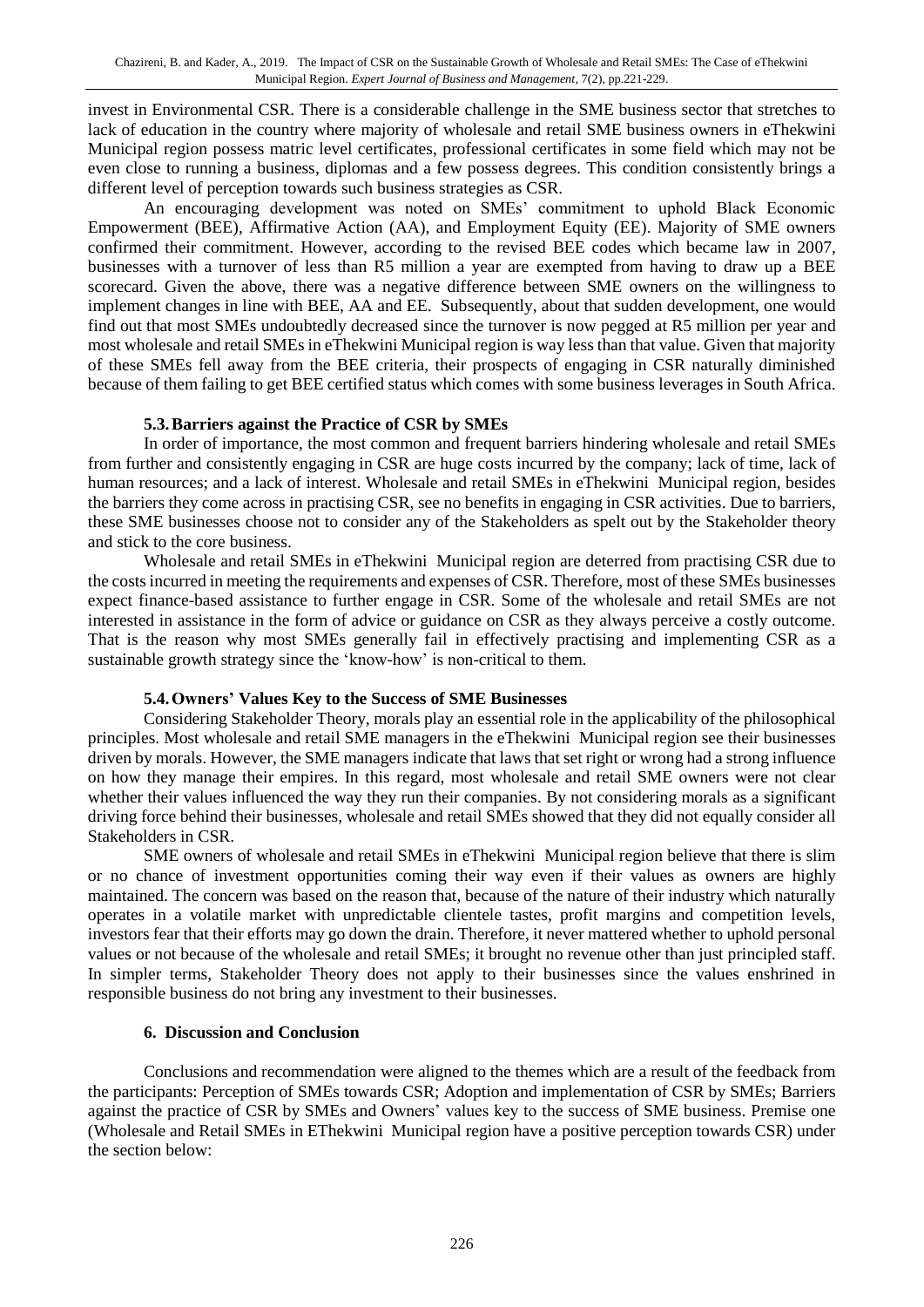#### **6.1.Perception of SMEs towards CSR**

The findings of the research showed that wholesale and retail SMEs in the eThekwini Municipal region have a positive attitude and are sensitive to CSR. However, a positive attitude without practical results in this research will not hold water, given the fact that there is severe unemployment in the South African economy. Findings of the research show that wholesale and retail SMEs in eThekwini Municipal region practise partial CSR towards their employees and do not practise community and environmental oriented CSR. SMEs are sensitive to and have a positive attitude towards the concept but fail to implement it fully in their organisations.

Regarding community or society-oriented CSR, wholesale and retail SMEs in eThekwini Municipal region professed negativity towards such activities such as investing and operating in less deprived areas of the community or getting involved with traditionally marginalised groups (i.e. handicapped, unemployed, homeless). Regrettably, SMEs distanced themselves from extra-curricular responsibilities apart from their core business which goes against the Stakeholder Theory. It is likely that such an attitude is because most SMEs' perception has been built on the belief that they were too small to engage themselves in such responsibilities and point out the fact that such CSR activities are predominantly for Multinational companies (MNCs). Hence authorities such as the Ministry of Small businesses and Chambers of Commerce carry out an awareness campaign on the benefits driven from a socially responsible business.

#### **6.2.Adoption and Implementation of CSR by SMEs**

Despite their significance and contribution to economic growth, SMEs in South Africa face numerous challenges that inhibit Entrepreneurial growth. Apart from SME funding and access to finance (which is a significant reason for the high growth failure rate), eThekwini Municipal region SMEs fail to adopt, implement and practise sustainable growth strategies like CSR, which is a result of lack of adequate training and education. Consequently, the high rate of wholesale and retail SME business failures result in business closures and generally high unemployment rates in the economy. The government should initiate training workshops for SME business on CSR to bridge the gap between the business owner's formal education and expectations in business.

Regarding the environment, the findings revealed that most owners for wholesale and retail SMEs in eThekwini Municipal region are not interested in the environmental performance of their businesses, ostensibly because they think that the impact of their operations is not significant and that their operations have less or nothing to do with the environment. Nonetheless, unlike their counterparts in Europe, SME owners are highly concerned about their businesses' environmental performance. Similar research conducted in Europe revealed that wholesale and retail SMEs in developed countries such as the United Kingdom uphold the principles of Stakeholder Theory and are more environmentally responsible in the communities in which they operated than the wholesale and retail SMEs in eThekwini Municipal region (Mullerat 2013).

Premise two: Wholesale and Retail SMEs business owners' ethical values have no influence on the business practising CSR was addressed under:

#### **6.3.Owners' Values Key to the Success of a SME Business**

Regrettably, the South African government considers the sustainable growth of SMEs as a critically vital strategy to alleviate and fight the soaring levels of unemployment by progressively empowering previously disadvantaged citizens of the country simultaneously forgetting to enforce mandatory policies for SMEs to commit and engage in CSR fully. Likewise, since the governing authorities in South Africa at all levels are generally shallow-resourced, incapable and inept when it comes to policy enforcement, SMEs are not a priority even if the impact of their operations is more significant. The proof is, in developed countries such as Australia, Japan, Germany, their cultures taught them to be responsible organisations no matter the size, the industry is highly socially responsible, and evidently, unemployment rates are relatively low with crime levels at insignificant levels. Morals and cultural beliefs in any country is easily nurtured from childhood hence the need for the South African government to consider CSR to be incorporated in the Education system especially aligned to business subjects to make CSR part of SME businesses owners' values.

#### **References**

Adebiyi, S.O. and Adeola, M.M., 2014. Service Quality, Perceived Value and Customer Satisfaction as a determinant of Airline choice in Nigeria. *International Letters of Social and Humanistic Sciences*. 9, pp. 66-80.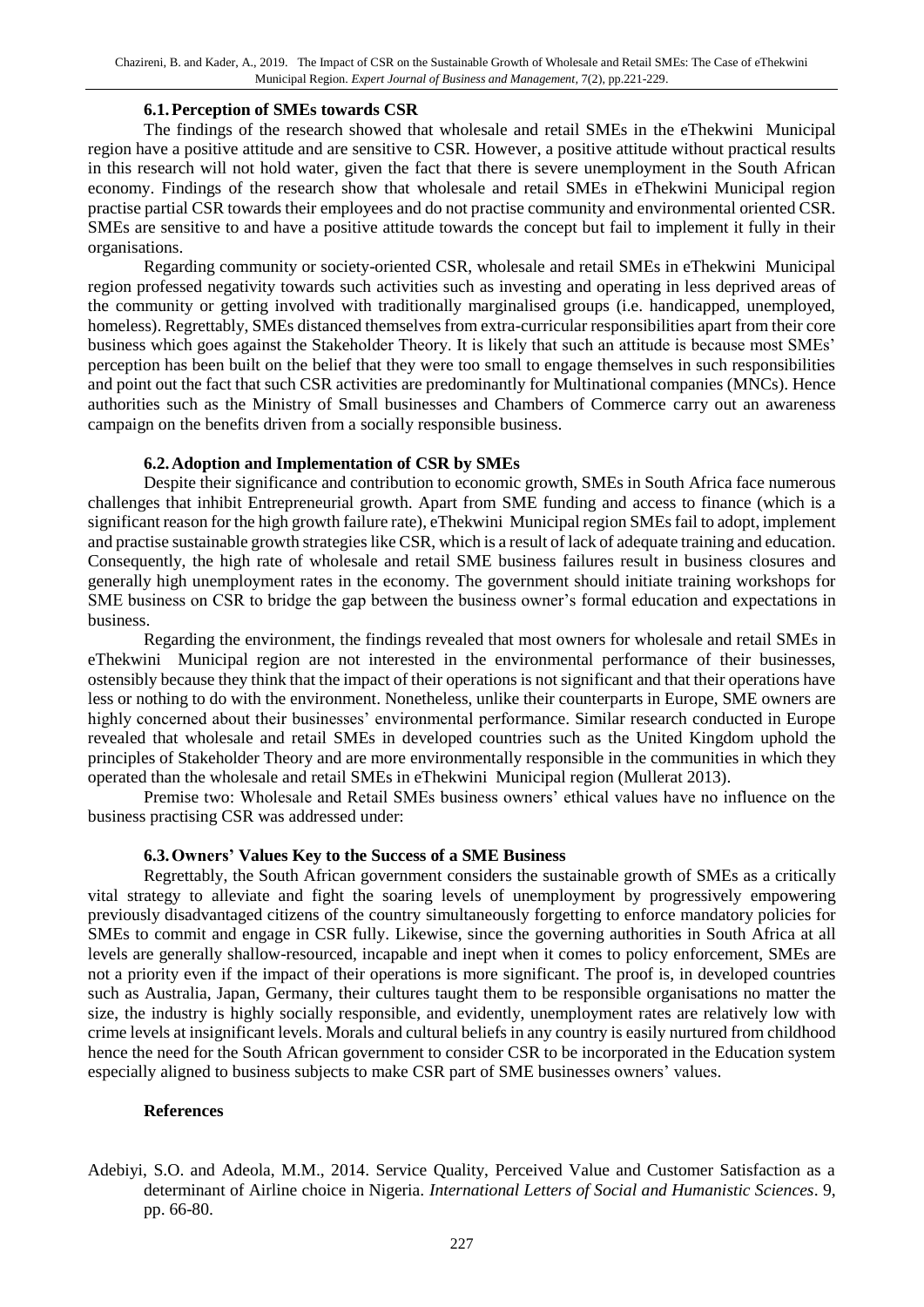- Akeem, O.A., 2014. Ernest Shonekan and Interim National Governance in Nigeria. Research on Humanities and Social Sciences. 4(18), pp. 182-187.
- Asah, F., Fatoki, O.O. and Rungani, E., 2015. The impact of motivations, personal values and management skills on the performance of SMEs in South Africa. *African Journal of Economic and Management Studies*, 6(3), pp. 308-322.
- Bechhofer, F. and L. Paterson, Principles of research design in the social sciences. 2012: Routledge.
- Delchet-Cochet, K. and Vo, L.-C., 2012. Impact of CSR Tools on SMEs: The Case of Global Performance in France. *International Business Research*, 5(7), pp.50-55.
- Fatoki, O., 2014. Student entrepreneurs on a university campus in South Africa: motivations, challenges and entrepreneurial intention. *Mediterranean Journal of Social Sciences*, 5(16), p.100-102.
- Fay, H. 2012. *Robert Andrew Fay. BMJ, 344.* Corporate Social Resposnibility. Ireland. BMJ Publishers, 3(1), pp.170-189
- Freeman, R.E., 2010. *Strategic management: A stakeholder approach*. Cambridge, UK: Cambridge University Press.
- Gartner, W. and Brush, C., 2014. Entrepreneurship as organising. Cheltenham Glos, UK: Edward Elgar.
- Hall, K., 2009 Income poverty, unemployment and social grants. ChildGauge. 2009. London, UK: Hall Publishers.
- Ibidunni O.S., 2013. Corporate Social Responsibility in Higher Education Institutions in the Development of Communities and Society in Nigeria. In: Okpara J., Idowu S. (eds) *Corporate Social Responsibility. CSR, Sustainability, Ethics & Governance*, pp 235-264*.* Berlin, Heidelberg: Springer.
- Idemudia, U., 2014. Corporate social responsibility and development in Africa: Issues and possibilities. *Geography Compass*, 8(7), pp.421-435.
- Kechiche, A. and Soparnot, R., 2012. CSR within SMEs: Literature review. *International Business Research*. 5(7), p. 97-104.
- Ladzani, M.W. and Seeletse, S.M., 2012. Business social responsibility: how are SMEs doing in Gauteng, South Africa?. *Social Responsibility Journal*, 8(1), p. 87-99.
- Moriarty, J., 2014. The Connection Between Stakeholder Theory and Stakeholder Democracy An Excavation and Defense. *Business & Society*, 53(6), pp.820-852.
- Mullerat, R., 2013. Corporate social responsibility: a European perspective. [online] Available at: http://aei.pitt.edu/43368/1/Mullerat\_CSR\_Europa.pdf [Accessed 11 May 2019].
- Mutti, D., Yakovleva, N., Vazquez-Brust, D. and Di Marco, M.H., 2012. Corporate social responsibility in the mining industry: Perspectives from stakeholder groups in Argentina. *Resources Policy*. 37(2), pp.212- 222.
- Nejati, M. and Amran, A., 2009. Corporate social responsibility and SMEs: an exploratory study on motivations from a Malaysian perspective. *Business Strategy Series*, 10(5), pp.259-265.
- Noronha, C., Tou, S., Cynthia, M.I. and Guan, J.J., 2013. Corporate social responsibility reporting in China: An overview and comparison with major trends. *Corporate Social Responsibility and Environmental Management,* 20(1), pp. 29-42.
- Olawale, F. and Garwe, D., 2010. Obstacles to the growth of new SMEs in South Africa: A principal component analysis approach. *African Journal of Business Management*, 4(5), pp.729-738.
- Petrenko, O., Aime, F., Ridge, J. and Hill, A., 2015. Corporate social responsibility or CEO narcissism? CSR motivations and organizational performance. *Strategic Management Journal*, 37(2), pp.262-279.
- Pless, N.M., T. Maak, and Stahl, G.K., 2012. Promoting corporate social responsibility and sustainable development through management development: What can be learned from international service learning programs?. *Human Resource Management,* 51(6), pp.873-903.
- Ramasobana, A.M. and Fatoki, O., 2014. An Investigation into the Business Social Responsibility of Micro Enterprises in South Africa. *Mediterranean Journal of Social Sciences*, 5(3), pp.283-289.
- Schaefer, A., Pardo, E. and Roloff, J., 2014. Public-private initiatives for industry specific corporate social responsibility. *Corporate Responsibility Research Conference*, 15-17 Sep 2014, Leeds
- Shitta-Bey, O.A., 2014. In defence of the internalists' conception of Africa's under-development. *International Letters of Social and Humanistic Sciences*, 15, pp.14-21.
- Snyman, H., et al., 2014. A strategic framework to utilise venture capital funding to develop manufacturing SMEs in South Africa. *South African Journal of Industrial Engineering*, 25(2), pp.161-181.
- Tennyson, R., Serafin, M. and Venables, G. 2003. Poradnik partnerstwa*. Proceedings of International Business Leaders Forum (IBLF),* 45(91), pp.15-24.